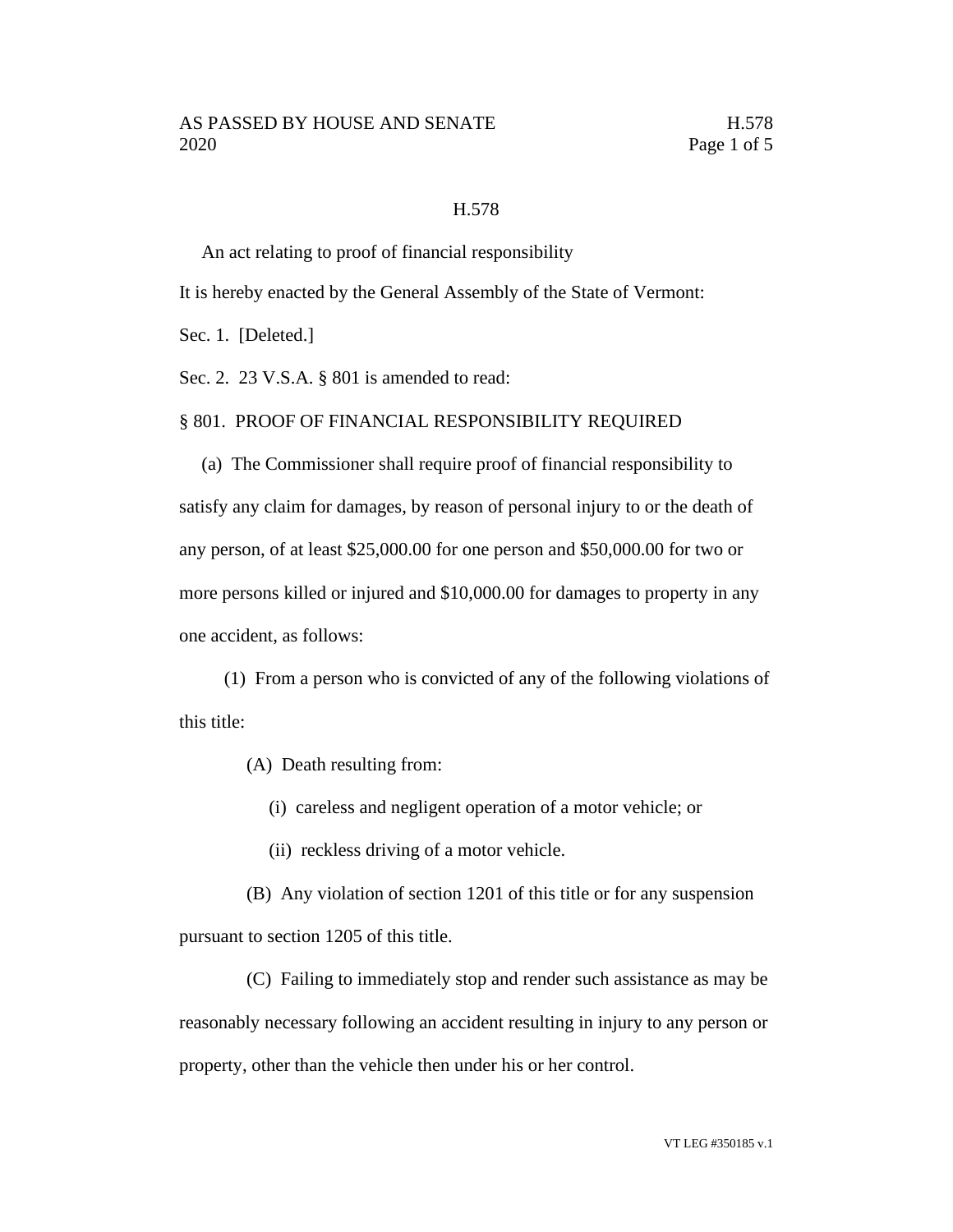(D) Operating, taking, using, or removing a motor vehicle without the consent of the owner in violation of section 1094 of this title.

(E) Operating a motor vehicle after suspension, revocation, or refusal of a license, in violation of section 674 of this title.

(F) Operating without financial responsibility. [Repealed.]

(G) Any moving violation as defined in section 4 of this title if the person has five points assessed against the person's license at the time the moving violation occurs. At the time a ticket or a citation for a moving violation is issued, the law enforcement officer shall give the defendant an insurance verification certificate, which shall not be an SR-22 certificate. The defendant shall complete the certificate and mail or deliver it to the Commissioner within 21 days of being issued the ticket or citation. The Commissioner shall prescribe the form of the insurance verification certificate and administer the insurance verification process by adopting rules and may, pursuant to 3 V.S.A. chapter 25, adopt rules to administer the insurance verification process. [Repealed.]

(H) The provisions of subdivisions (a)(1)(A), (C), (D), and (E), and (G) of this section shall not apply to an operator furnishing the Commissioner with satisfactory proof that a standard provisions automobile liability insurance policy, issued by an insurance company authorized to transact business in this State insuring the operator against public liability and property damage, in the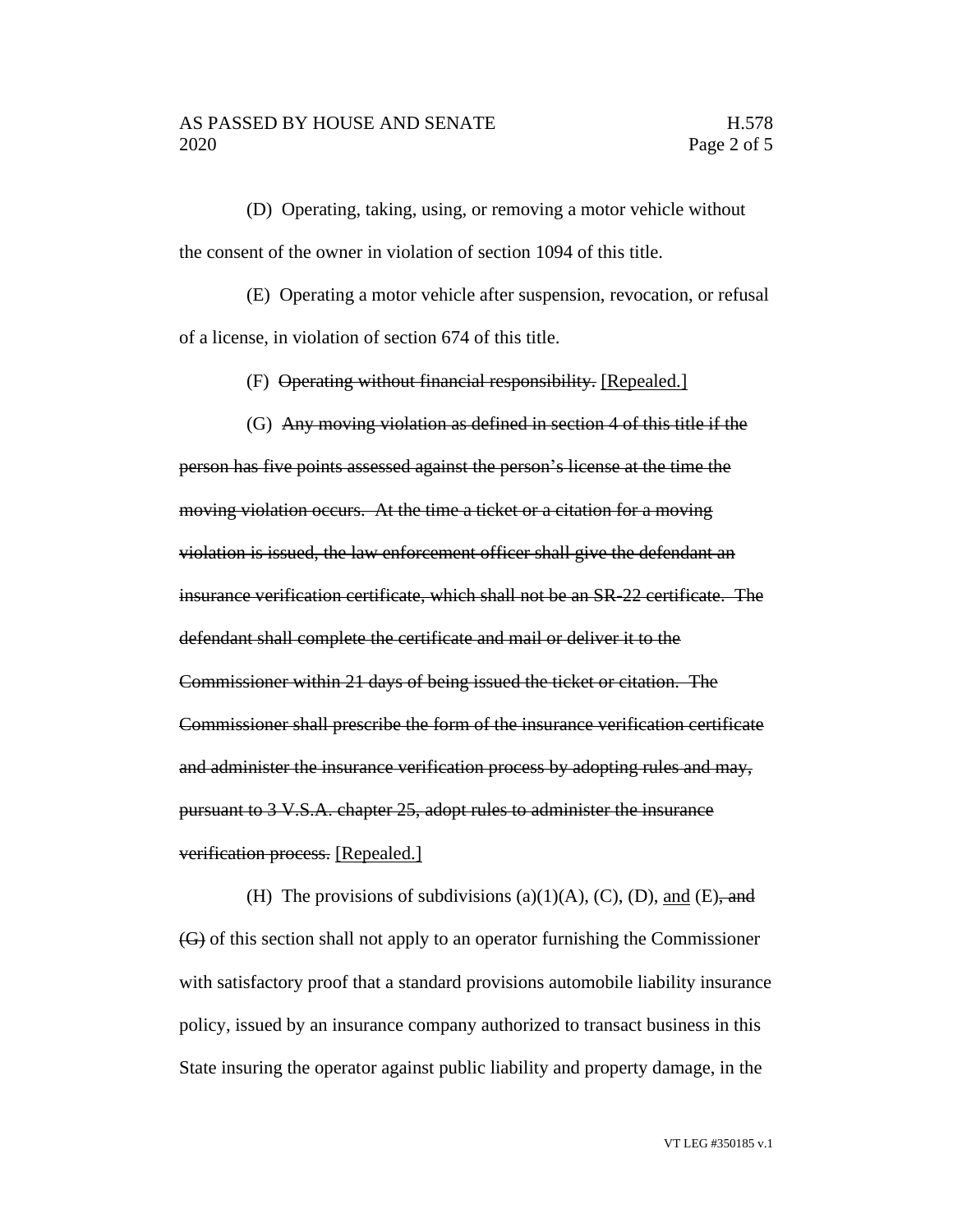# AS PASSED BY HOUSE AND SENATE H.578 2020 Page 3 of 5

amounts required under this section with respect to proof of financial responsibility, was in effect at the time of the violation. Nor shall these provisions apply if the operator was a nonresident, holding a valid license issued by the state of his or her residence, at the time of the violation, and satisfactory proof, in the form of a certificate issued by an insurance company authorized to transact business in the state of his or her residence, and accompanied by a power of attorney authorizing the Commissioner to accept service on its behalf, of notice or process in any action arising out of the violation, certifying that insurance covering the legal liability of the operator to satisfy any claim or claims for damage to person or property, in an amount equal to the amounts required under this section with respect to proof of financial responsibility was in effect at the time of the violation.

\* \* \*

Sec. 3. 23 V.S.A. § 809 is amended to read:

## § 809. WAIVER OF PROOF OF FINANCIAL RESPONSIBILITY

(a) The Commissioner shall relieve an operator from the obligation to furnish proof of financial responsibility after three years one year from the accident, conviction, or judgment giving rise to the obligation. In the event that a suspension or revocation resulted from the conviction giving rise to the obligation, an operator shall not be relieved of the obligation to furnish proof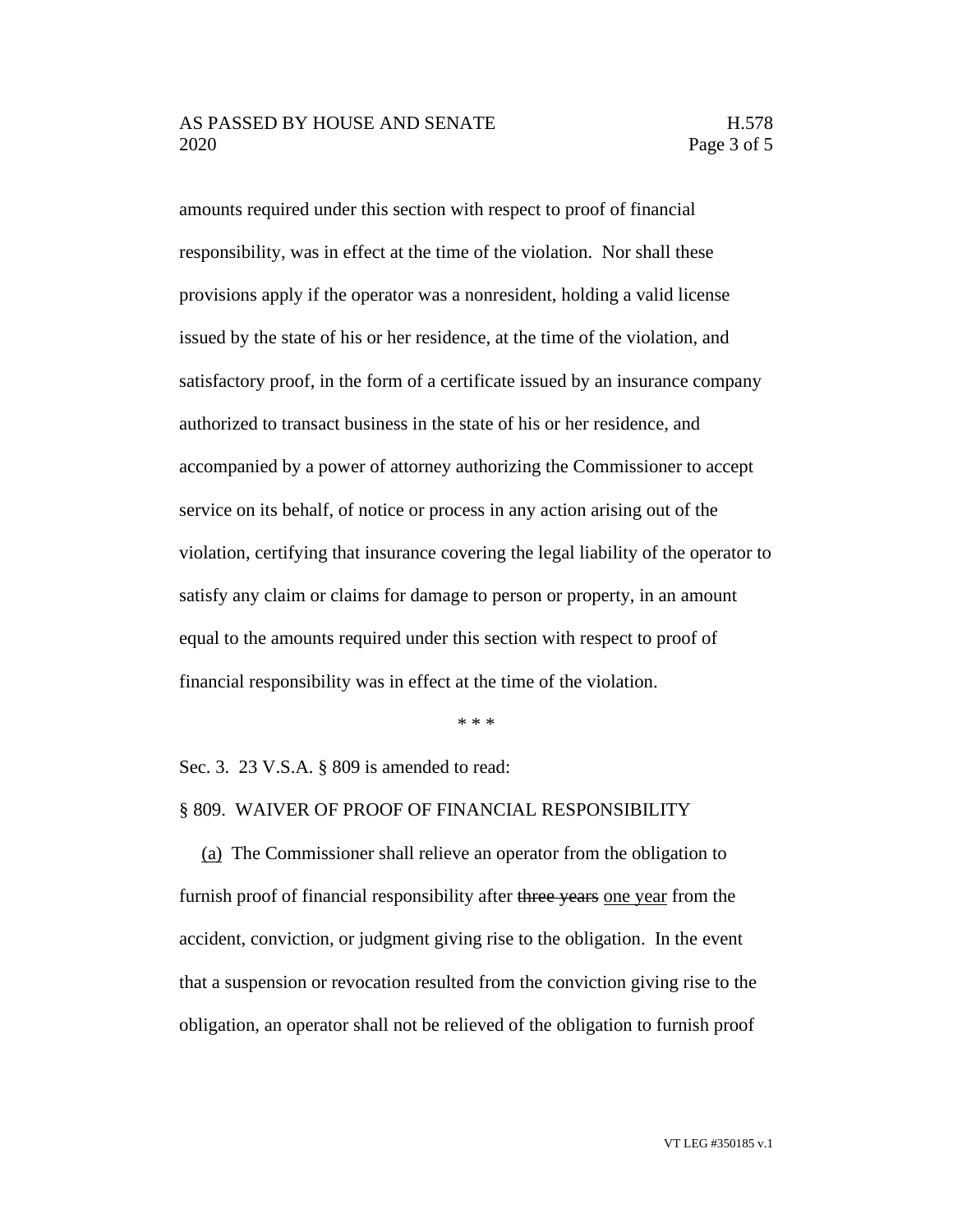of financial responsibility until three years one year after his or her reinstatement eligibility date.

(b) Notwithstanding subsection (a) of this section, the Commissioner shall not relieve an operator from the obligation to furnish proof of financial responsibility until three years after a conviction of careless and negligent operation of a motor vehicle resulting in death, conviction of reckless driving of a motor vehicle resulting in death, or second and subsequent conviction of a violation of section 1201 of this title. In the event that a suspension resulted from the conviction giving rise to the obligation, an operator shall not be relieved of the obligation to furnish proof of financial responsibility until three years after his or her reinstatement eligibility date.

(c) This provision section shall not be construed to relieve an operator of his or her responsibility to comply with the mandatory insurance requirement set forth in section 800 of this title.

## Sec. 4. WAIVER OF PROOF OF FINANCIAL RESPONSIBILITY

(a) The Commissioner of Motor Vehicles shall, as soon as practicable but not later than April 1, 2021, relieve operators from the obligation to furnish proof of financial responsibility required pursuant to 23 V.S.A. § 801(a)(1) as amended by this act in accordance with 23 V.S.A. § 809 as amended by this act as applicable.